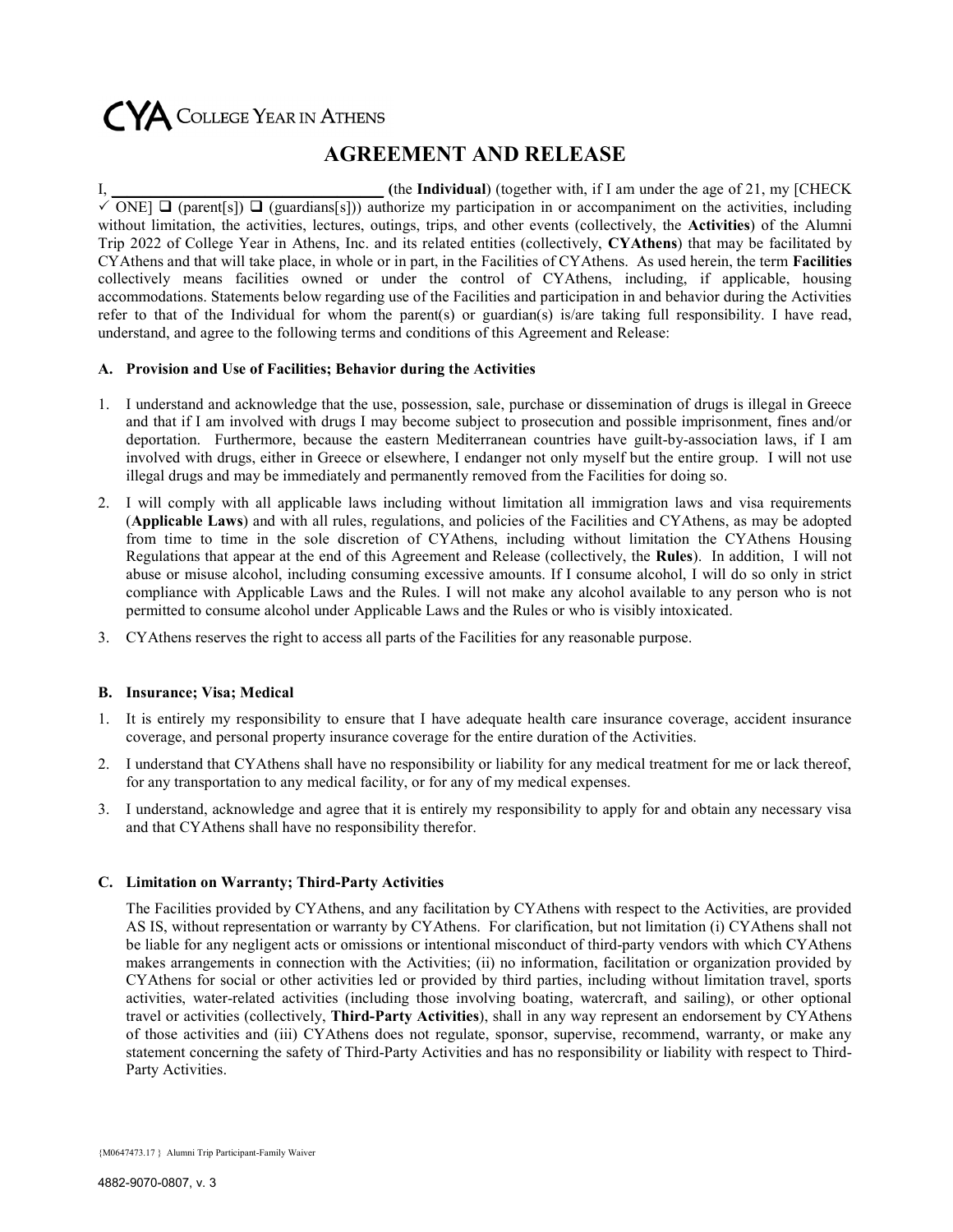#### D. Assumption of Risk

I understand that international travel and living may involve risks beyond those associated with my home country, including but not limited to those associated with different forms of government and legal rights, unfamiliar healthcare systems, strikes, civil unrest, terrorism, military action, criminal activity and violence, flood, earthquake, or other severe weather conditions, public health risks, pandemics, epidemics, quarantines, and/or other health emergencies, governmental actions or omissions, industrial or commercial accidents, motor vehicle accidents, food safety risks, allergic reactions, insect-borne or water-borne illness and any other possibly dangerous conditions beyond the control of CYAthens. I have read and understand the U.S. Department of State information and advisories posted at https://travel.state.gov/content/travel.html, as well as the Center for Disease Control and Prevention's health information and advisories posted at https://wwwnc.cdc.gov/travel, regarding travel to, in and around Greece, as well as any other location I plan to visit. I understand the risks and assume the entire responsibility for any consequences that may arise from such risks.

#### E. Publicity

CYAthens benefits greatly from the promotion of its programs using photographs, video, audio, and other materials of and from participants and visitors to its Facilities. I hereby grant CYAthens and the Releasees (as defined below) an irrevocable, worldwide, royalty-free right to take and/or use appropriately obtained photographs or other portraits or likenesses of me (with or without my name or biographical information) (the Publicity) during or after my visit in any format or medium including but not limited to video or audio recordings, and to use, reproduce, modify, distribute, and publicly exhibit the Publicity, in whole or in part, for promotional purposes in furtherance of CYAthens' educational mission.

#### F. Release and Indemnification by Individual

I, on behalf of myself, my spouse, children, heirs, successors, assigns, and personal representatives, hereby release CYAthens, its directors, affiliates, officers, trustees, advisors, faculty, agents, contractors, employees, and persons acting at CYAthens' direction or on CYAthens' behalf, including, but not limited to CYAthens' local in-country partner organizations (collectively, the Releasees) from any and all claim(s) (the Released Claims) that may arise from injury or harm to me or from damage to my property, whether caused by the negligence of the Releasees or otherwise, which I could or might assert in connection with my use or occupancy of the Facilities and/or participation in or accompaniment on the Activities, Third-Party Activities or the Publicity (each as defined above), except claim(s) finally adjudicated to be directly and specifically attributable to the gross negligence or intentional misconduct of the Releasees. In other words, I agree that I cannot sue or recover anything from the Releasees if anything happens to me or to my property in connection with my use or occupancy of the Facilities and/or participation in or accompaniment on the Activities, the Third-Party Activities or the Publicity and/or any activity related in any way whatsoever thereto, except to the extent finally adjudicated to be directly and specifically attributable to the gross negligence or intentional misconduct of the Releasees. For clarification but not limitation, and for the avoidance of doubt, CYAthens shall have no responsibility whatsoever for Individual's personal possessions and/or lost or stolen property.

I agree that I am responsible if my acts or omissions cause or threaten to cause injury or damage of any kind to others, and I hereby agree to indemnify and hold harmless the Releasees from any and all claims and damages that may arise as a result of my acts or omissions.

#### G. Release and Indemnification by Parent(s)/Guardian(s)

If I am the parent or guardian of the Individual, I, on behalf of myself, the Individual, and my spouse, children, heirs, successors, assigns and personal representatives, hereby release the Releasees from the Released Claims that may arise from injury or harm to the Individual or from damage to the Individual's property, whether caused by the negligence of the Releasees or otherwise, which I could or might assert in connection with Individual's use or occupancy of the Facilities and/or participation in or accompaniment on the Activities, Third-Party Activities or the Publicity (each as defined above), except claim(s) finally adjudicated to be directly and specifically attributable to the gross negligence or intentional misconduct of the Releasees. In other words, I agree that I cannot sue or recover anything from the Releasees if anything happens to the Individual or his/her property in connection with his/her use or occupancy of the Facilities, and/or participation in or accompaniment on the Activities, the Third-Party Activities or the Publicity and/or any activity related in any way whatsoever thereto, except to the extent finally adjudicated to be directly and specifically attributable to the gross negligence or intentional misconduct of the Releasees.

I agree that I am responsible if the Individual's acts or omissions, or breach of this Agreement and Release, cause or threaten to cause injury, loss, or damage of any kind to others, and I hereby agree to indemnify and

{M0647473.17 } Alumni Trip Participant-Family Waiver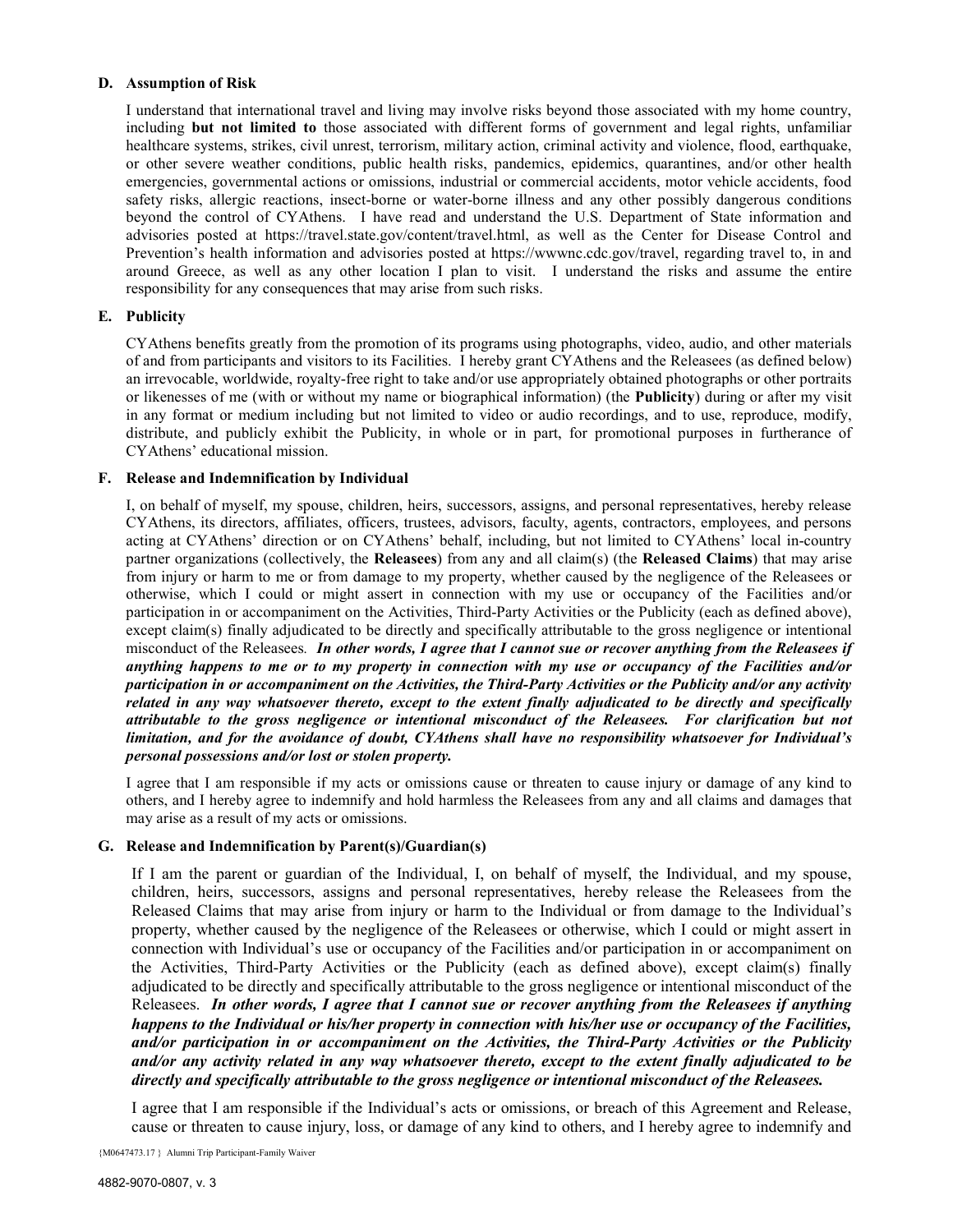hold harmless the Releasees from any and all claims and damages that may arise as a result of Individual's acts or omissions or breach of this Agreement and Release.

#### H. General

- 1. This Agreement and Release shall be governed by and construed in accordance with the laws of the Commonwealth of Massachusetts, USA without regard to its choice of law provisions. Any action or proceeding arising out of or related to this Agreement and Release shall be brought only in the state or federal courts in Boston, Massachusetts. In the event that any provision in this Agreement and Release is held to be invalid, illegal or unenforceable in any respect, the remaining provisions shall be given full force and effect.
- 2. I have had enough time to ask questions about anything in this Agreement and Release that I did not understand and to seek advice from an attorney if it was necessary to understand it or if I desired it for other reasons. I now have read, understood and agree to this Agreement and Release.

#### I. Required Signatures

Each person (other than minor children of Individual) accompanying Individual must sign this Agreement and Release. An Individual who is 21 or older at the time of signing and who will be accompanied by minor children signs this Agreement and Release as Individual on his or her own behalf and on behalf of his or her minor children, and must list each minor child where indicated below.

#### THIS IS A RELEASE OF LEGAL RIGHTS. READ CAREFULLY BEFORE SIGNING

| (Signature of Individual 1) | (Date) | (Signature of Individual 2) | (Date) |
|-----------------------------|--------|-----------------------------|--------|
| (Signature of Individual 3) | (Date) | (Signature of Individual 4) | (Date) |

#### For any Individual who is under the age of 21, the signature(s) of all parent(s)/guardian(s) are required:

(Signature of Parent/Guardian With Legal Authority (Date) (Signature of Parent/Guardian With Legal Authority (Date) to Execute this Agreement and Release) to Execute this Agreement and Release

List of Minor Children of Individual (names and ages):

#### KEEP THE SIGNED DOCUMENT FOR YOUR RECORDS AND RETURN AN ELECTRONIC COPY TO: 60years@cyathens.org

 $\mathcal{L}_\text{max} = \frac{1}{2} \sum_{i=1}^n \mathcal{L}_\text{max} = \frac{1}{2} \sum_{i=1}^n \mathcal{L}_\text{max} = \frac{1}{2} \sum_{i=1}^n \mathcal{L}_\text{max} = \frac{1}{2} \sum_{i=1}^n \mathcal{L}_\text{max} = \frac{1}{2} \sum_{i=1}^n \mathcal{L}_\text{max} = \frac{1}{2} \sum_{i=1}^n \mathcal{L}_\text{max} = \frac{1}{2} \sum_{i=1}^n \mathcal{L}_\text{max} = \frac{1}{2} \sum_{i=$ 

 $\mathcal{L}_\text{max} = \frac{1}{2} \sum_{i=1}^n \mathcal{L}_\text{max} = \frac{1}{2} \sum_{i=1}^n \mathcal{L}_\text{max} = \frac{1}{2} \sum_{i=1}^n \mathcal{L}_\text{max} = \frac{1}{2} \sum_{i=1}^n \mathcal{L}_\text{max} = \frac{1}{2} \sum_{i=1}^n \mathcal{L}_\text{max} = \frac{1}{2} \sum_{i=1}^n \mathcal{L}_\text{max} = \frac{1}{2} \sum_{i=1}^n \mathcal{L}_\text{max} = \frac{1}{2} \sum_{i=$ 

{M0647473.17 } Alumni Trip Participant-Family Waiver